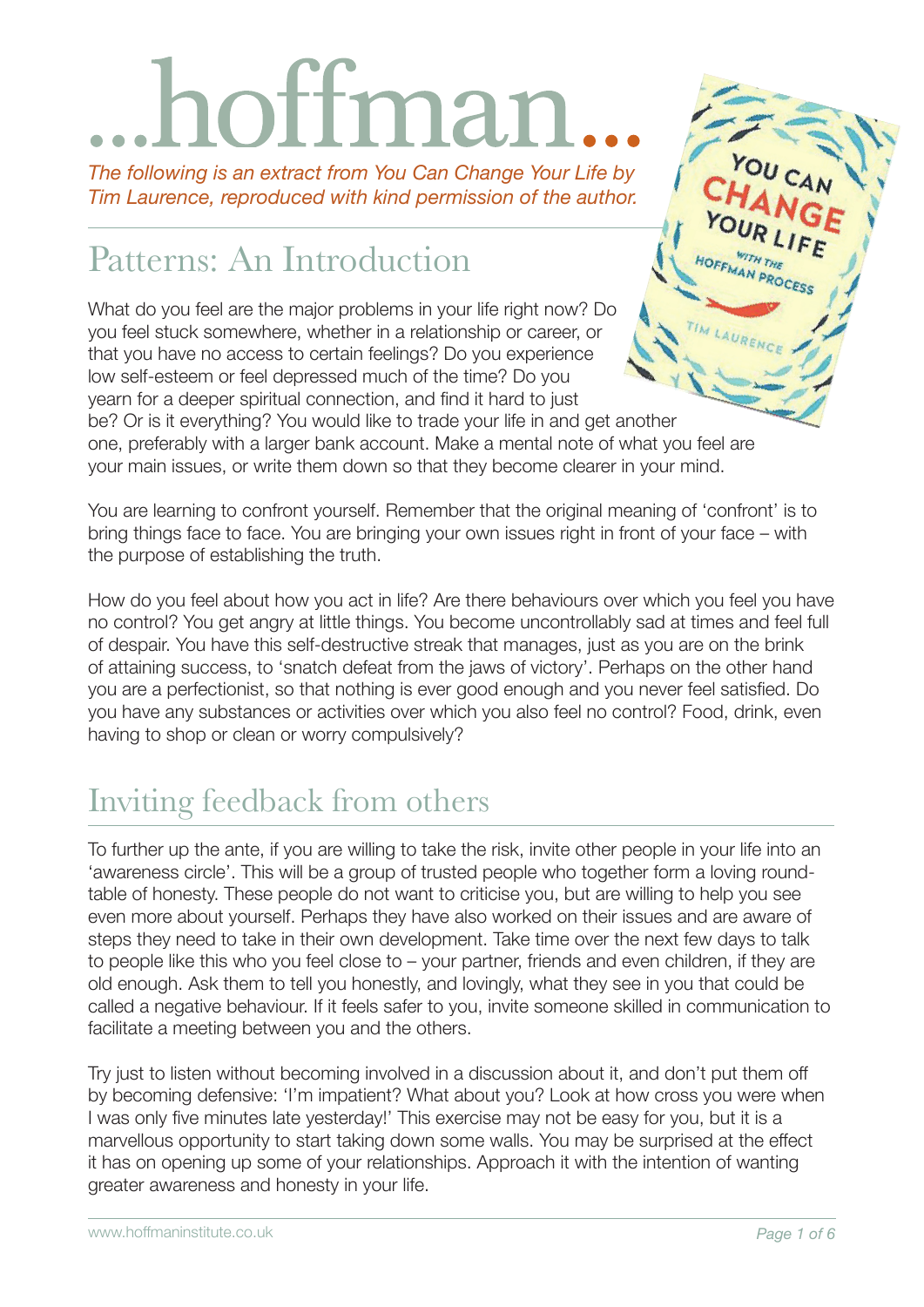Behaviours that recur again and again we call 'patterns'. Just as with dominant themes that run through the design of a carpet or fabric, you can find dominant patterns that run through your life. They correspond to the over learned and over-practiced neural pathways in your brain. Like the route you always take to work, your mind just takes you there automatically and it's no effort. They may even be so up front that they are all the people around ever see about you. The patterns may have actually become you.

Let's consider some possible patterns that may be running your life. From the list below, choose the patterns that most fit you. Be honest with yourself. They do not have to be ones that you do all the time, but they may have a strong hold on you.

| Perfectionist  | Quitter        | <b>Blamer</b>   |
|----------------|----------------|-----------------|
| Workaholic     | <b>Victim</b>  | Manipulator     |
| Know-it-all    | Seducer        | Pessimist       |
| <b>Bossy</b>   | Goody-goody    | Arrogant        |
| Control freak  | Self-righteous | Pleaser         |
| Feeling guilty | Worrier        | Fear of success |

When you have done that, take time to contemplate the effect of those patterns on your life. When and where do they really kick in? At work or at home? With your lover, with your colleagues, or just with you? You may notice that they have a harmful effect. They arrive as that nagging voice inside your own head that won't let you relax. You become critical of yourself or others and no longer can enjoy yourself. Think of specific situations in your life recently when you have lost your sense of peace or given away your power. If there's been an emotional reaction, there's probably been a pattern acting underneath.

One way to catch a pattern, therefore, is to identify when you feel out of sorts. You get more impatient or frustrated, flustered or upset. You 'lose it' when the 'it' is your normal sense of self. If you can identify and name the pattern, then you are able to see the 'brick in your own wall'. You are no longer blind to the reality. Confronting yourself may not make you feel any better yet, but it's a step you simply have to take to start making changes in your life. If you see it, you can do something about it.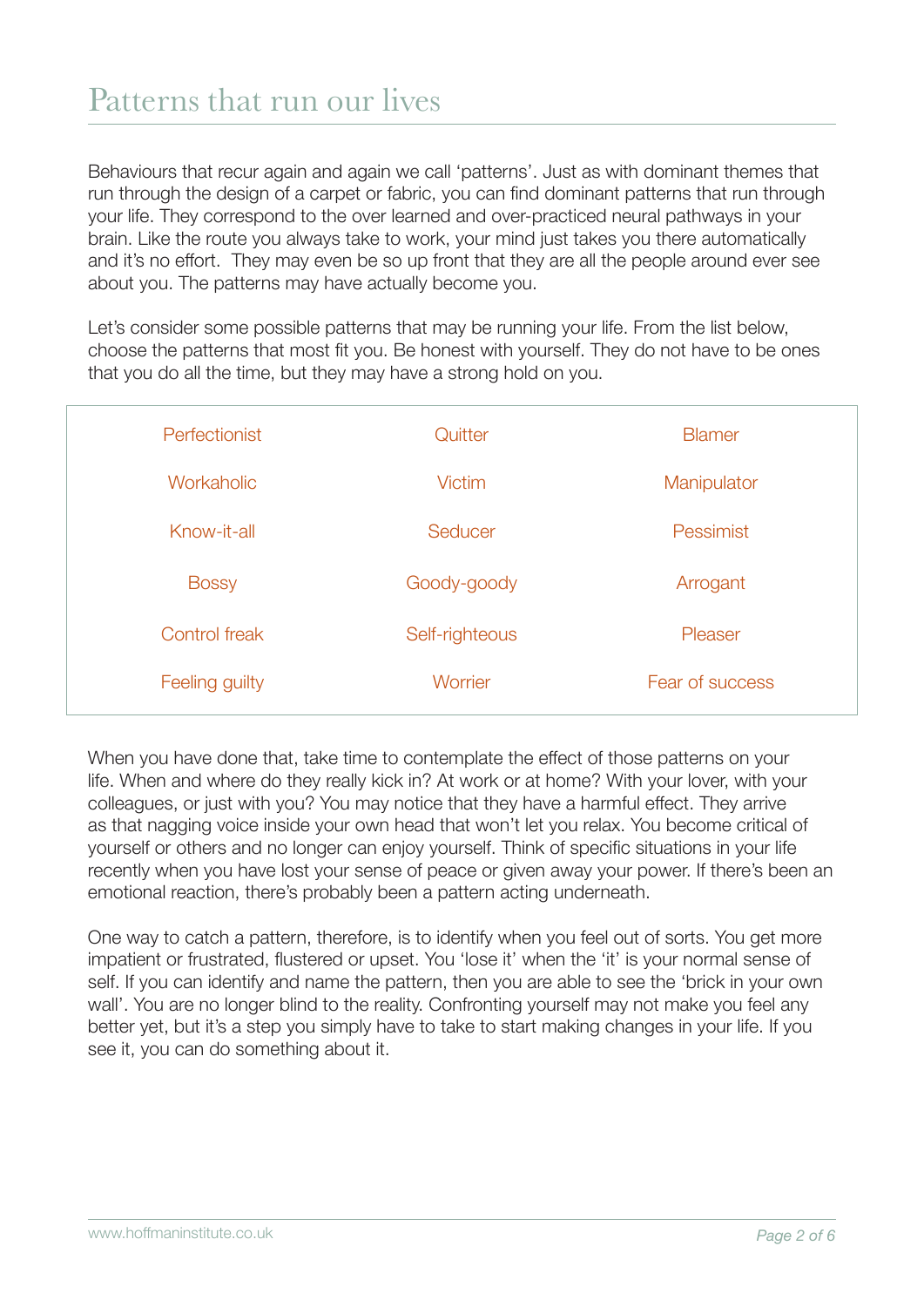## Patterns that run specific areas of our lives

The problem is that patterns or traits become so ingrained in our unconscious that they begin subtly to run the different areas of our lives. The result? We actually become them. They have control over us, rather than us having control over them. We forget that we might still have a choice.

#### A pattern is:

- … a reaction that is negative
- … compulsive
- … automatic
- … emotionally charged
- … learned!

This last part is the good news because our brains are very capable of learning and forming new neural pathways. Thanks to this wonderful 'neuroplasticity' we can form a new way of responding to a situation rather than again going down the old way and reacting to one.

## Patterns in everyday life

Ready to go to work? Consider how patterns appear in different areas of your life. That way, you see the different bricks rather than one solid wall around you. Remember, this is an exercise to achieve a clearer insight into your life. It's not a mechanism to provide greater criticism of who you are! Patterns are what you do, not who you are.

#### Love Patterns:

Fear of intimacy **Needv Dependent Withdrawn** Abandoning

#### Work Patterns:

**Workaholic** Feel trapped Has to be boss Fear of success Fear of failure

#### Money Patterns:

Fear of poverty Has to spend to feel OK Manipulates through **Money** 'Money is everything' 'Money is the root of all evil'

#### Sex Patterns:

Believe sex is bad/dirty

Fear of performance Cold/shut down Don't deserve pleasure Sexually provocative/ **Seductive** 

#### Image Patterns:

'Appearance is everything' Needs to be special Self-obsessed Status conscious

#### Power Patterns:

Has to have own way **Manipulative** Intimidating **Submissive** Plays victim

#### Responsibility Patterns:

Indecisive No goals Avoids commitment Acts helpless

Invalidation Patterns: Perfectionist **Critical** Nit-picker

Next, look at how patterns can dominate your emotional state.

#### Fear Patterns:

Fear the worst Fear of being abandoned Fear of engulfment Fear of change Fear of confrontation

#### Anger Patterns:

Loses temper easily **Revengeful Argumentative Sarcastic** Lashes out – physically or verbally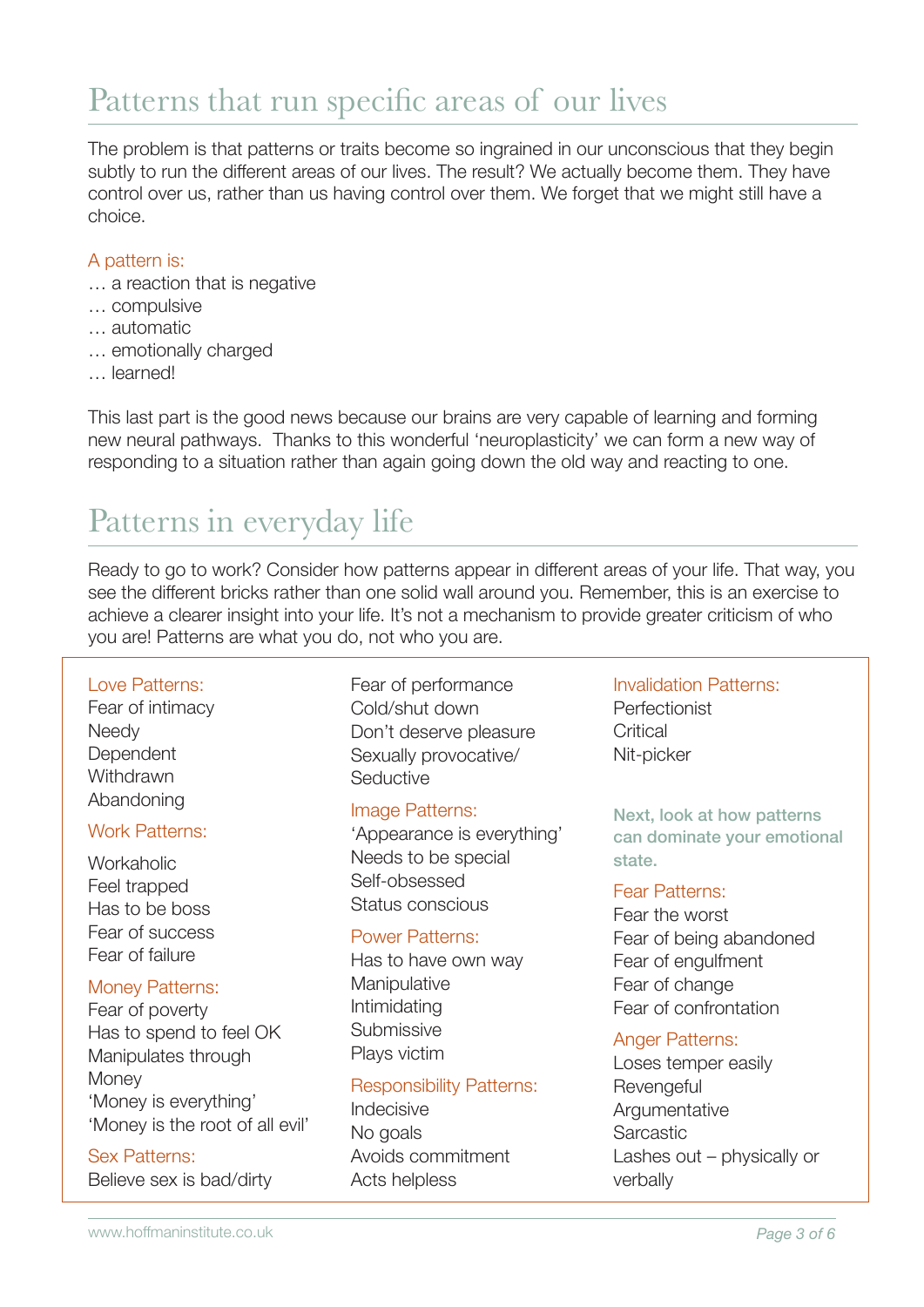How was that for you? Were you able to 'own' some of them, without feeling worse about yourself? Did you manage to take responsibility for them without beating yourself up? (If you are giving yourself a hard time about them, that's a pattern too!) Now that you're more aware, what do you do with this extra knowledge? This is where most of us get stuck and then try to make it liveable. As one dear student of mine put it, 'I dug myself a rut, and then comfortably furnished it.' If we are comfortable, why would we want to look for a way out? What we need to do is to understand how these patterns are harming us or the people around us.

# Task for the day

What things about yourself would you most like to change? Is it your impatience, your procrastination or your inability to finish a task? Is it that you have lost faith in yourself or in your partner? Is that you do not feel able to experience many emotions, or that you are a workaholic?

Look back on the list of patterns above if you need some ideas.

- Be aware of these patterns in your life. Do you feel that they take you over, leaving you no choice to respond to a situation? Spend a day with them, simply observing their effect. Do this until you have convinced yourself that they are worth dumping. Repeat this on another day with some other patterns if you want even more clarity about the difficulties in your life.
- \* Keep those feelings of frustration inside of you for now. Yes, sit on them today. It's when you realise that you are frustrated that you get the motivation for that next step towards change, expression. Then, when you let the frustration go, the release of the patterns is much more powerful. As an added benefit, your emotions, intellect and body will all really remember the release and reinforce that change.

### When patterns become our roles in life

#### **Is this who I really am?**

When patterns take over our lives, all aspects of our being are affected. In terms of the Quadrinity, our spiritual selves are no longer our guiding voice. We are run instead by our emotional and intellectual selves, which have taken on all these patterns. We begin to find it more 'natural' to walk around operating behind a mask of patterns. We grow up and that mask of patterns becomes so entrenched that we forget we have what lies underneath – an essence or spiritual self. We adopt roles to cope with the world. We even come to believe that our roles in life are who we really are.

When one pattern takes over a large part of your life, it becomes your main role. Can you see this yourself? Think of the main role you play out in life. Do you get labelled, for example, the oversensitive one, the authoritarian, the problem, the wild one, the charmer, the boss, the crazy one? Do you get trusted with all the difficult jobs – the strong one, perhaps? Or does everyone beat a path to your door when they have problems: you get to play therapist. The point is that it's worth seeing and dealing with if it's getting in the way of who you really are.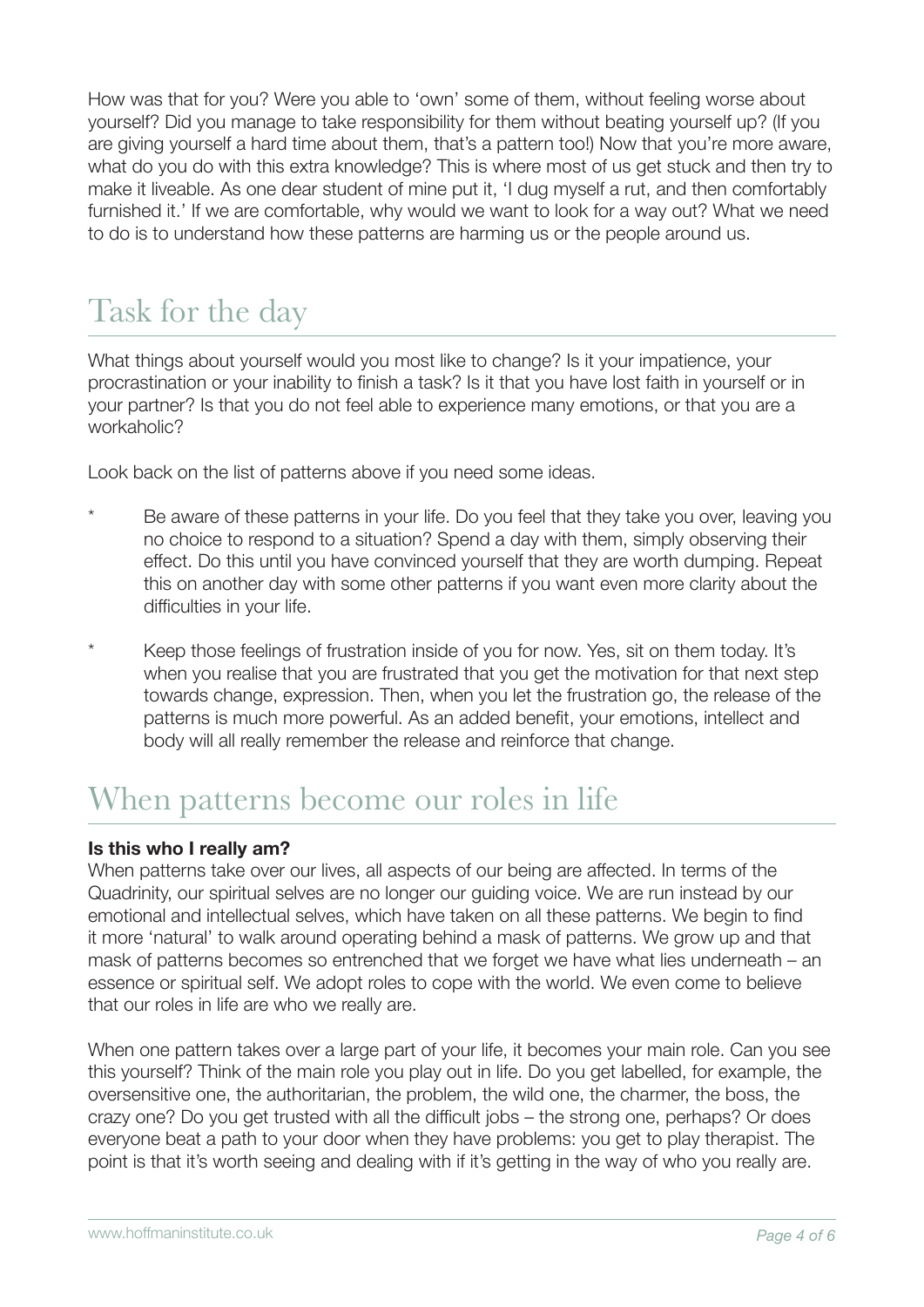Who do you ask if you are not sure of what role you play in life? Just as you did in the feedback exercise to expand your 'awareness circle' set yourself a new challenge and ask the people close to you in your life, and then your work colleagues. You may even have two opposing roles, one at home and the other at work; for example, complainer and motivator. Here are some of the perennial favourites. Which ones most fit you?

| <b>Special One</b> | Rebel                | Entertainer    |
|--------------------|----------------------|----------------|
| <b>Black Sheep</b> | Genius               | Fighter        |
| <b>Perfect One</b> | Lazy One             | Damaged Goods  |
| The Sensitive One  | Troublemaker         | Peacemaker     |
| <b>Star</b>        | <b>Baby</b>          | <b>Victim</b>  |
| <b>Dreamer</b>     | Loser                | Scapegoat      |
| <b>Sick One</b>    | <b>Needy One</b>     | Complainer     |
| <b>Misfit</b>      | <b>Angry One</b>     | Rescuer        |
| <b>Wild One</b>    | Disappointment       | <b>Teacher</b> |
| <b>Spoilt One</b>  | <b>Invisible One</b> | Goody Goody    |

As a way of loosening their grip on you, think of where you might have started playing these roles. You may have evolved and become more subtle over the years, but I bet you began way back when you were a child. First, think of your position in the birth order. If you were the eldest child, you may have been given the responsibility of taking care of others, and now this feels completely natural to you. You just expect to have to take care of other people and the details in their lives. Meanwhile, other people expect you to be responsible, which allows them to forget things and drives you crazy. If you were the youngest child, on the other hand, you may have always been looked after so that you never needed to take responsibility. Someone will always be there to pick up the pieces. The role of the youngest child may be 'Special' or 'Princess', which is fine until they leave the family for the real world. Do you know anyone who acts like that all the time?

I learned to get attention by being clever. I could come home from school and show my mother or father my work with the teacher's comments on it, and receive their praise. Aha, I thought, this is how I can make them spend more time with me. I'll become the best in the school. And I did. I routinely got the highest grades and became teacher's pet. I don't recommend it, though, as a way of being voted most popular among your peer group. As you can imagine, I lost out on friends.